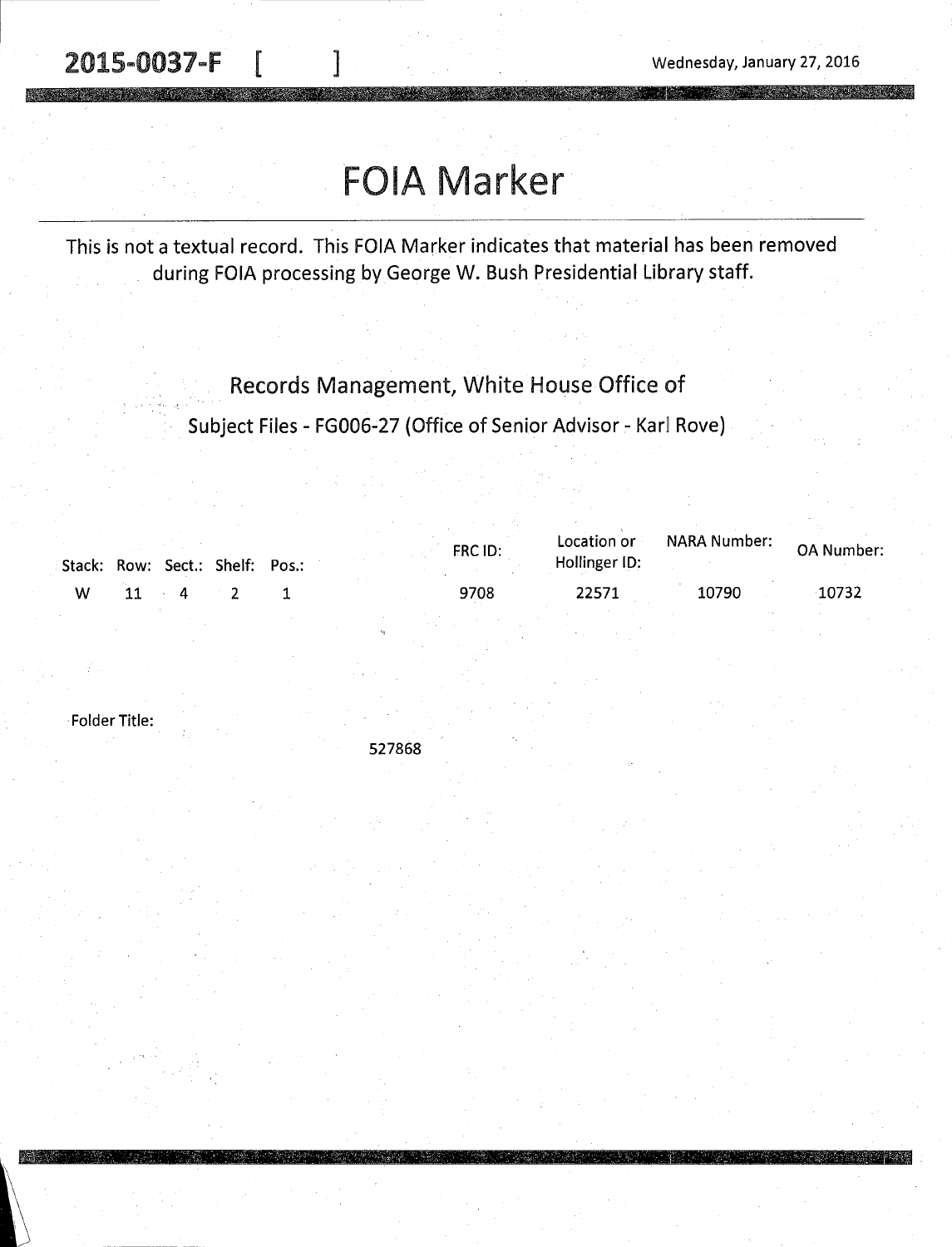## **Withdrawn/Redacted Material**  The George W. Bush Library

| <b>DOCUMENT</b>                | <b>FORM</b>                                    | <b>SUBJECT/TITLE</b>                                                                                                                    | $\sim$ | $\cdots$ $\cdots$ $\cdots$ $\cdots$ $\cdots$ $\cdots$                  | <b>PAGES</b>                                  | <b>DATE</b> | <b>RESTRICTION(S)</b>                                                |  |
|--------------------------------|------------------------------------------------|-----------------------------------------------------------------------------------------------------------------------------------------|--------|------------------------------------------------------------------------|-----------------------------------------------|-------------|----------------------------------------------------------------------|--|
| NO.                            |                                                |                                                                                                                                         |        |                                                                        |                                               |             |                                                                      |  |
| 001                            | Letter                                         | [Letter] - To: Karl Rove - From: James Dobson                                                                                           |        |                                                                        | 2                                             | 07/22/2002  | P5;                                                                  |  |
|                                |                                                |                                                                                                                                         |        |                                                                        |                                               |             |                                                                      |  |
|                                |                                                |                                                                                                                                         |        |                                                                        |                                               |             |                                                                      |  |
|                                |                                                |                                                                                                                                         |        |                                                                        |                                               |             |                                                                      |  |
|                                |                                                |                                                                                                                                         |        |                                                                        |                                               |             |                                                                      |  |
|                                |                                                |                                                                                                                                         |        |                                                                        |                                               |             |                                                                      |  |
|                                |                                                |                                                                                                                                         |        |                                                                        |                                               |             |                                                                      |  |
|                                |                                                |                                                                                                                                         |        |                                                                        |                                               |             |                                                                      |  |
|                                |                                                |                                                                                                                                         |        |                                                                        |                                               |             |                                                                      |  |
|                                |                                                |                                                                                                                                         |        |                                                                        |                                               |             |                                                                      |  |
|                                |                                                |                                                                                                                                         |        |                                                                        |                                               |             |                                                                      |  |
|                                |                                                |                                                                                                                                         |        |                                                                        |                                               |             |                                                                      |  |
|                                |                                                |                                                                                                                                         |        |                                                                        |                                               |             |                                                                      |  |
|                                |                                                |                                                                                                                                         |        |                                                                        |                                               |             |                                                                      |  |
|                                |                                                |                                                                                                                                         |        |                                                                        |                                               |             |                                                                      |  |
|                                |                                                |                                                                                                                                         |        |                                                                        |                                               |             |                                                                      |  |
|                                |                                                |                                                                                                                                         |        |                                                                        |                                               |             |                                                                      |  |
|                                | <b>COLLECTION TITLE:</b>                       |                                                                                                                                         |        |                                                                        |                                               |             |                                                                      |  |
|                                | Records Management, White House Office of      |                                                                                                                                         |        |                                                                        |                                               |             |                                                                      |  |
| <b>SERIES:</b>                 |                                                |                                                                                                                                         |        |                                                                        |                                               |             |                                                                      |  |
|                                |                                                | Subject Files - FG006-27 (Office of Senior Advisor - Karl Rove)                                                                         |        |                                                                        |                                               |             |                                                                      |  |
| <b>FOLDER TITLE:</b><br>527868 |                                                |                                                                                                                                         |        |                                                                        |                                               |             |                                                                      |  |
| FRC ID:                        |                                                |                                                                                                                                         |        |                                                                        |                                               |             |                                                                      |  |
| 9708                           |                                                |                                                                                                                                         |        |                                                                        |                                               |             |                                                                      |  |
|                                |                                                |                                                                                                                                         |        | <b>RESTRICTION CODES</b>                                               |                                               |             |                                                                      |  |
|                                | Presidential Records Act - [44 U.S.C. 2204(a)] |                                                                                                                                         |        | Freedom of Information Act - [5 U.S.C. 552(b)]                         |                                               |             |                                                                      |  |
|                                |                                                | PI National Security Classified Information [(a)(1) of the PRA]                                                                         |        | $b(1)$ National security classified information $[(b)(1)$ of the FOIA] |                                               |             |                                                                      |  |
|                                |                                                | P2 Relating to the appointment to Federal office [(a)(2) of the PRA]                                                                    |        | b(2) Release would disclose internal personnel rules and practices of  |                                               |             |                                                                      |  |
|                                |                                                | P3 Release would violate a Federal statute {(a)(3) of the PRA]<br>P4 Release would disclose trade secrets or confidential commercial or |        | $b(3)$ Release would violate a Federal statute $(6)(3)$ of the FOIA    | an agency $[(b)(2)$ of the FOIA]              |             |                                                                      |  |
|                                | financial information $[(a)(4)$ of the PRA]    |                                                                                                                                         |        | b(4) Release would disclose trade secrets or confidential or financial |                                               |             |                                                                      |  |
|                                |                                                | P5 Release would disclose confidential advise between the President<br>and his advisors, or between such advisors [a](5) of the PRA]    |        | b(6) Release would constitute a clearly unwarranted invasion of        | information ((b)(4) of the FOIAl              |             |                                                                      |  |
|                                |                                                | P6 Release would constitute a clearly unwarranted invasion of                                                                           |        |                                                                        | personal privacy $(1)(6)$ of the FOIA]        |             |                                                                      |  |
|                                | personal privacy [(a)(6) of the PRA]           |                                                                                                                                         |        |                                                                        | purposes $[(b)(7)$ of the FOIA]               |             | b(7) Release would disclose information compiled for law enforcement |  |
|                                |                                                | PRM. Personal record misfile defined in accordance with 44 U.S.C.                                                                       |        | b(8) Release would disclose information concerning the regulation of   |                                               |             |                                                                      |  |
| 2201(3).                       |                                                |                                                                                                                                         |        | b(9) Release would disclose geological or geophysical information      | financial institutions $[(b)(8)$ of the FOIA] |             |                                                                      |  |
| Deed of Gift Restrictions      |                                                |                                                                                                                                         |        |                                                                        | concerning wells $[(b)(9)$ of the FOIA]       |             |                                                                      |  |
|                                |                                                | A. Closed by Executive Order 13526 governing access to national                                                                         |        | <b>Records Not Subject to FOIA</b>                                     |                                               |             |                                                                      |  |

security information. B. Closed by statute or by the agency which originated the document.

C. Closed in accordance with restrictions contained in donor's deed of gift.

Court Sealed - The document is withheld under a court seal and is not subject to the Freedom of Information Act.

 $\mathcal{M}(\mathcal{L}_{\mathcal{M}}(\mathcal{L}_{\mathcal{M}}),\mathcal{L}_{\mathcal{M}}(\mathcal{L}_{\mathcal{M}}))$ 2015-003 7-F

Page I of I *rhis document was prepared on Tuesday, February 09, 2016*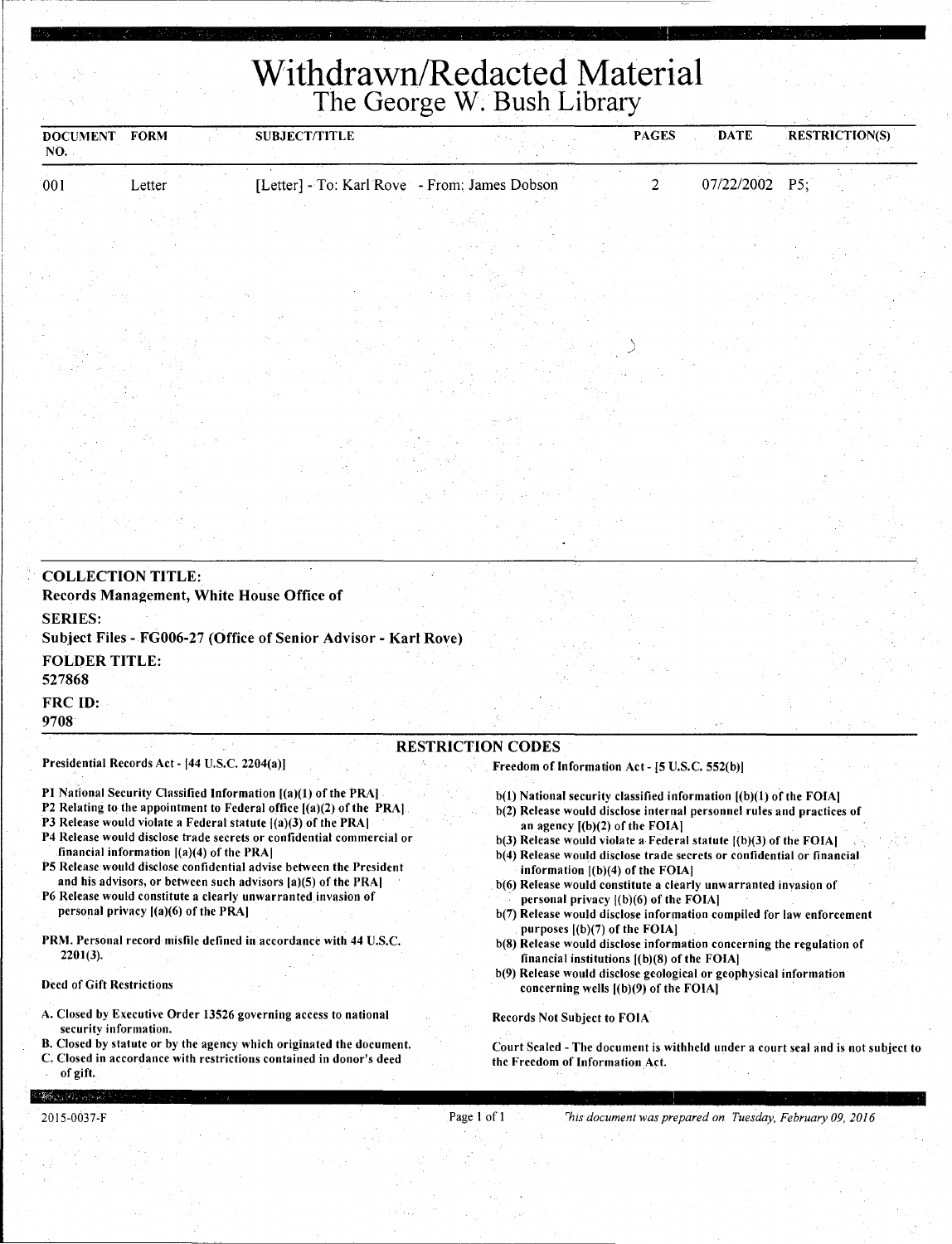$527868$ 



### Senior Advisor to the President The White House

Karl Rove Phone: (202) 456-2369 Fax: (202) 456-0191

| Tim Goeglein OPL 189 | Draft response to be sent by Senior Advisor |
|----------------------|---------------------------------------------|
|                      |                                             |
| Date Due: 8/9/02     |                                             |
|                      |                                             |
|                      |                                             |

7/22/02 ltr from James Dopson. Please draft a suggested reply and return w/ this form. Send via email also. Thanks.

Susan Ralston (202) 456-2369

RA BIGI

Filed by George W. Bush Library Staff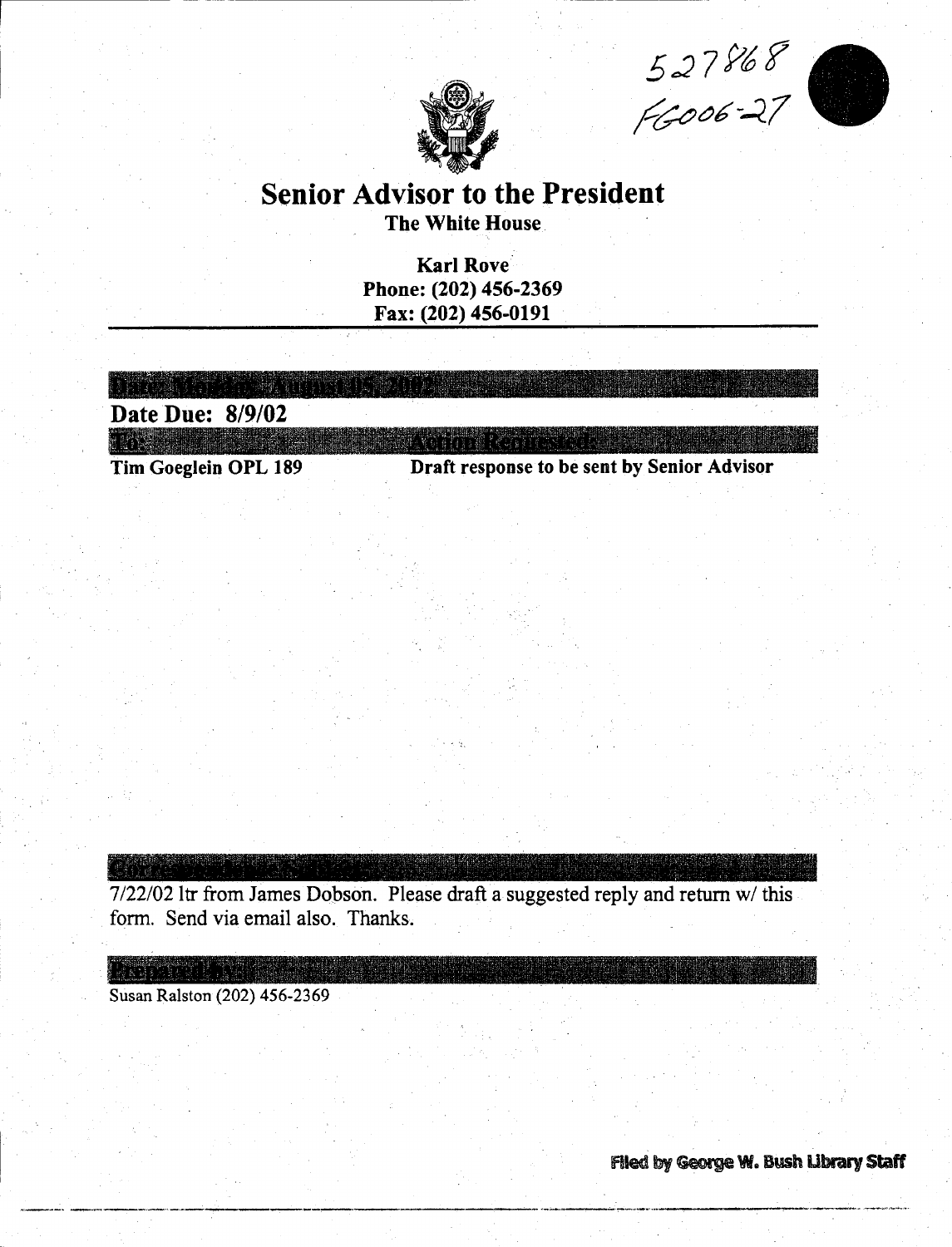Withdrawal Marker The George W. Bush Library

| <b>FORM</b> | SUBJECT/TITLE                                 |  | <b>PAGES</b> | DATE.            | <b>RESTRICTION(S)</b> |
|-------------|-----------------------------------------------|--|--------------|------------------|-----------------------|
|             |                                               |  |              |                  |                       |
| Letter      | [Letter] - To: Karl Rove - From: James Dobson |  |              | $07/22/2002$ P5; |                       |
|             |                                               |  |              |                  |                       |

#### This marker identifies the original location of the withdrawn item listed above. For a complete list of items withdrawn from this folder, see the Withdrawal/Redaction Sheet at the front of the folder.

| <b>COLLECTION:</b><br>Records Management, White House Office of                   |  |  |  |  |                                            |  |
|-----------------------------------------------------------------------------------|--|--|--|--|--------------------------------------------|--|
| <b>SERIES:</b><br>Subject Files - FG006-27 (Office of Senior Advisor - Karl Rove) |  |  |  |  |                                            |  |
| <b>FOLDER TITLE:</b><br>527868                                                    |  |  |  |  |                                            |  |
| <b>FRC ID:</b><br>9708<br>OA Num.:<br>10732                                       |  |  |  |  | <b>FOIA ID and Segment:</b><br>2015-0037-F |  |
| <b>NARA Num.:</b><br>10790                                                        |  |  |  |  |                                            |  |

RESTRICTION CODES .

Presidential Records Act - [44 U.S.C. 2204(a)]

Pl National Security Classified Information [(a)(l) of the PRAJ

P2 Relating to the appointment to Federal office [(a)(2) of the PRAJ

P3 Release would violate a Federal statute [(a)(3) of the PRAJ

- P4 Release would disclose trade secrets or confidential commercial or financial information [(a)(4) of the PRA]
- PS Release would disclose confidential advise between the President and his advisors, or between such advisors [a)(S) of the PRAJ

P6 Release would constitute a clearly unwarranted invasion of personal privacy [(a)(6) of the PRAJ

PRM. Personal record misfile defined in accordance with 44 U.S.C. 2201(3).

Deed of Gift Restrictions

- A. Closed by Executive Order 13526 governing access to national security information.
- B. Closed by statute or by the agency which originated the document.
- C. Closed in accordance with restrictions contained in donor's deed of gift.

Freedom of Information Act - [5 U.S.C. 552(b)J

- $b(1)$  National security classified information  $[(b)(1)$  of the FOIA]
- b(2) Release would disclose internal personnel rules and practices of an agency [(b)(2) of the FOIA]
- b(3) Release would violate a Federal statute  $[(b)(3)$  of the FOIA] b(4) Release would disclose trade secrets or confidential or financial information [(b)(4) of the FOIA)
- b(6) Release would constitute a clearly unwarranted invasion of personal privacy [(b)(6) of the FOIA)
- b(7) Release would disclose information compiled for law enforcement purposes [(b)(7) of the FOIA]
- b(8) Release would disclose information concerning the regulation of financial institutions [(b)(8) of the FOIAJ
- b(9) Release would disclose geological or geophysical information concerning wells [(b)(9) of the FOIA]

Records Not Subject to FOJA

Court Sealed - The document is withheld under a court seal and is not subject to the Freedom of Information Act.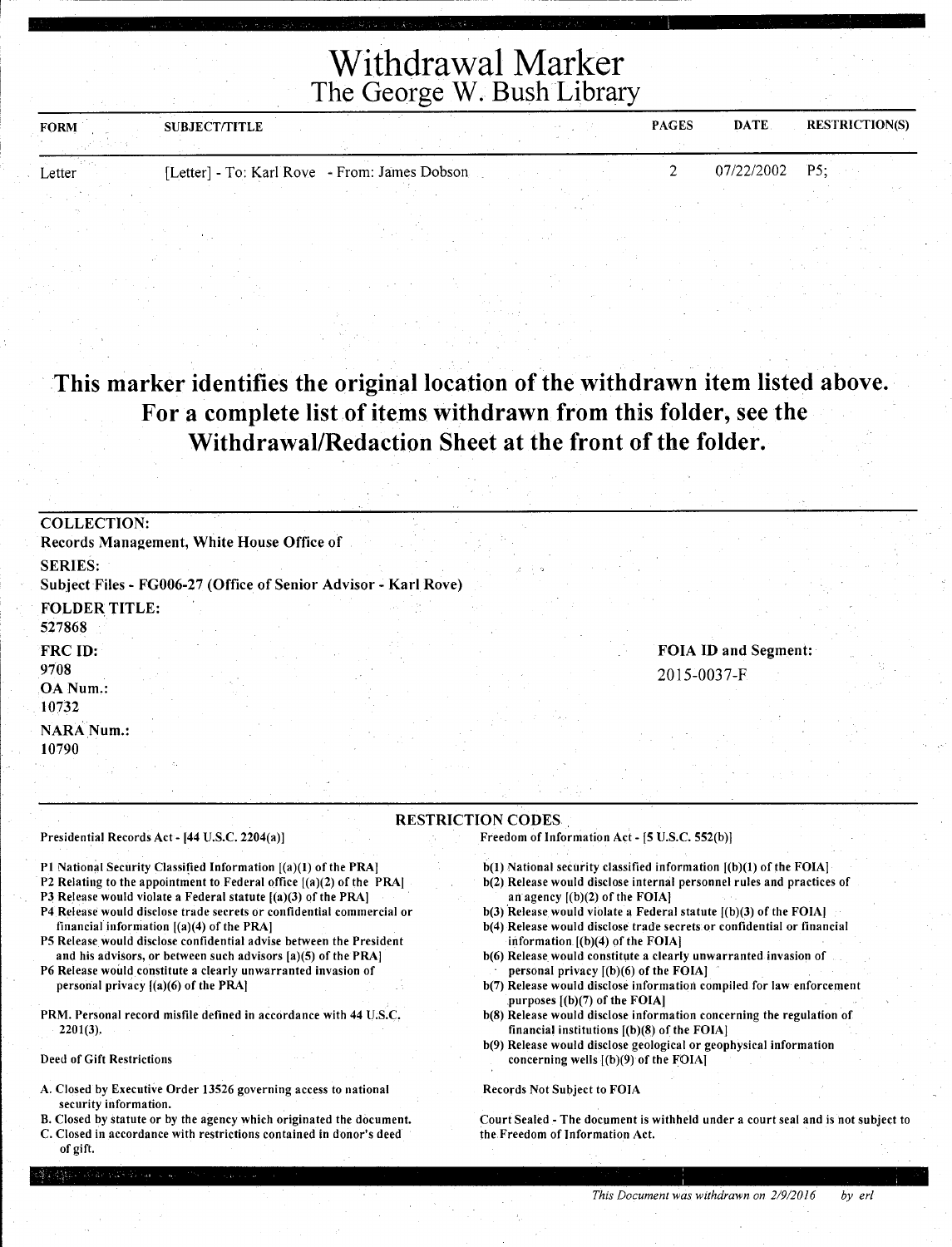

Karl Rove <kr@georgewbush.com> · Q 07/31/2002 12:35:05 PM

Record Type: Record

To: Susan B. Ralston/WHO/EOP@EOP

cc: Subject: FW: [Fwd: Washington Update - July 30, 2002]

Save this for use in my reply to Dr. Dobson ------ Forwarded Message From: "Charles Bacarisse" <cbjfb@neosoft.com> Date: Tue, 30 Jul 2002 16:49:57 -0400 To: "Karl Rove" <kr@georgewbush.com> Subject: [Fwd: Washington Update - July 30, 2002]

Karl:

FYI

Charles

-------- Original Message -------- Subject: Washington Update - July 30, 2002 Date: Tue, 30 Jul 2002 16:22:46 -0400 From: Family Research Council <frcpub@frc.org> <mailto:frcpub@frc.org> Reply-To: <frcpub@frc.org> <mailto:frcpub@frc.org> . To: cbjfb@neosoft.com

From: Ken Connor, President Date: July 30, 2002 - Tuesday To: Friends of Family Research Council

Times Article on Ashcroft: 'Flatteries' Not Included

Last week, The New York Times made short work of my comments about Attorney General John Ashcroft's job performance. When the article was published, I was disappointed to see some of my remarks taken out of context. FRC worked vigorously to defend John Ashcroft during his confirmation hearings, and we continue to hold him in high esteem. Though his record isn't perfect, he has done a good, solid job, which I indicated in my interview with the Times. That assessment didn't make it into the article. The attorney general's contributions to the pro-life, pro-family cause include his challenge of Oregon's euthanasia law, the amicus brief on behalf of Ohio's partial birth abortion ban, and his support of obscenity laws. To illustrate the fact that his record wasn't flawless, I referenced Mr. Ashcroft's apparent affirmation

of hate crimes prosecutions, his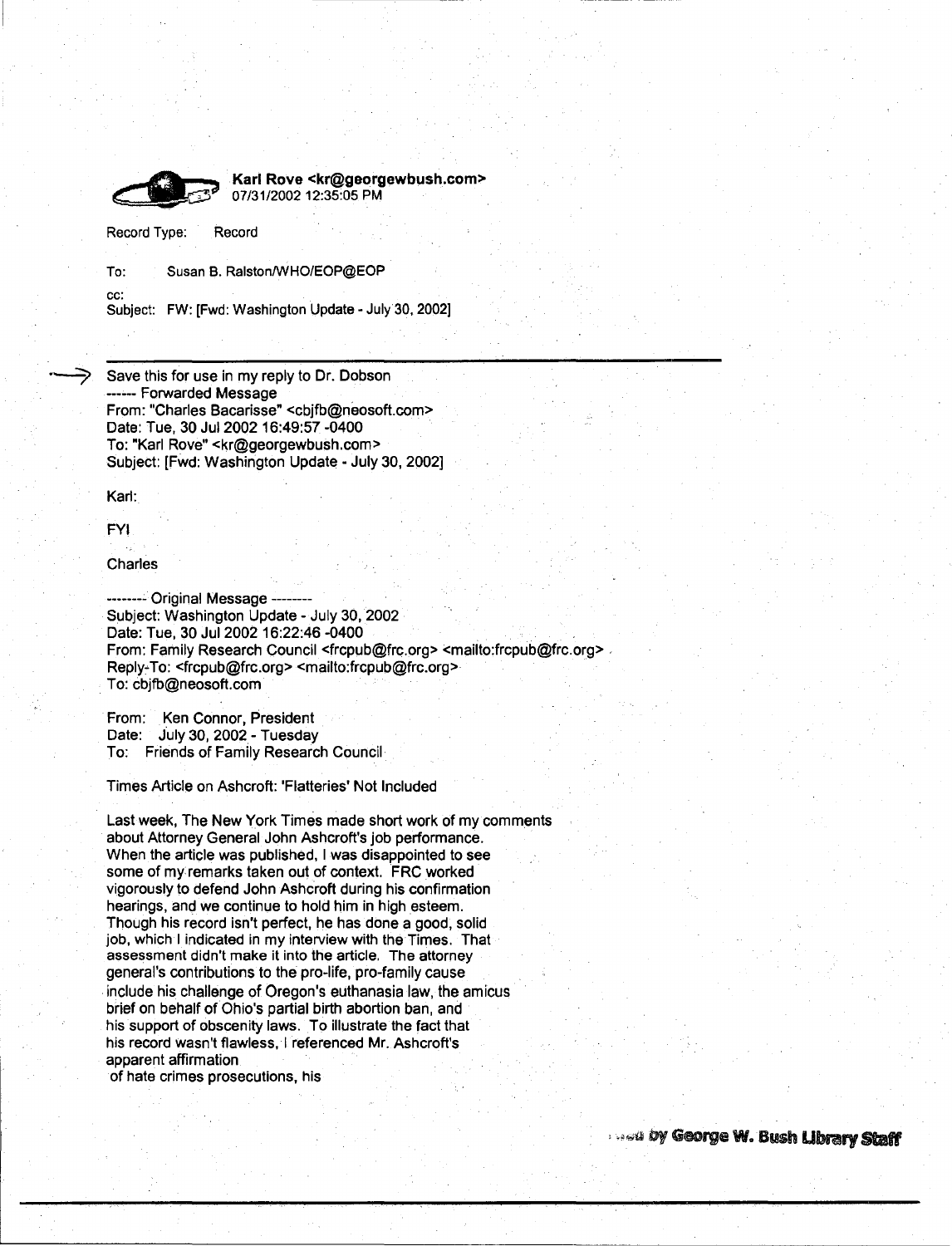efforts to extend the Reno injunction against pro-lifers protesting outside abortion clinics, and the DOJ's participation in gay pride activities. I also indicated that in the aftermath of 9-11, conservatives ought to be cautious about embracing proposals that grow government at the expense of individual liberties. Administrations come and go, but government regulations have a way of enduring and will eventually be administered by someone not nearly as sympathetic to our positions as Attorney General Ashcroft.

Senate Reform Bill: Welfare and Square?

1----

Leave it to Senate Democrats to try to take the teeth out of the president's welfare reform bill. Their watered-down version promises to undo the steady improvements in welfare policy--including President Bush's innovative marriage enrichment program, which designates \$300 million toward helping couples get married and stay married. The president is adamantly opposed to the Democratic provis os that would

eliminate funding for abstinence programs. "In order to help people help themselves, I strongly believe that we must encourage teen abstinence programs. We've got to help people understand that, one, it's OK to abstain. And secondly, having a baby out of wedlock early in life, it's going to make it awfully tough ... on the child, awfully tough on the mom," he said. We're heartened by the president's resolve and urge the Senate to reconsider its legislation on behalf of families struggling to work their way out of poverty.

#### Schumer's Provision: Morally Bankrupt

There are some pro-life heroes in the House who can always be counted on to stand for what's right. Reps. Chris Smith, Joseph Pitts, Mike Pence, John Shadegg, Jeff Flake, and Todd Akin once again put their political capital on the line for the sanctity of life--and succeeded. When they realized that a provision had been added to the bankruptcy bill that discriminated against non-violent abortion pro testors, they

lobbied their colleagues to remove it. Their actions may have spared another bill from being infected with Sen. Schumer's anti-life poison.

You are currently subscribed to washingtonupdate as: cbjfb@neosoft.com To remove the above address from this list, please reply to this message or call our order line at 1-800-225-4008. Family Research Council is located at 801 G Street, N.W., Washington, D.C. 20001 Phone: 202~393-2100 · Fax: 202-393-2134 http://www. frc. org